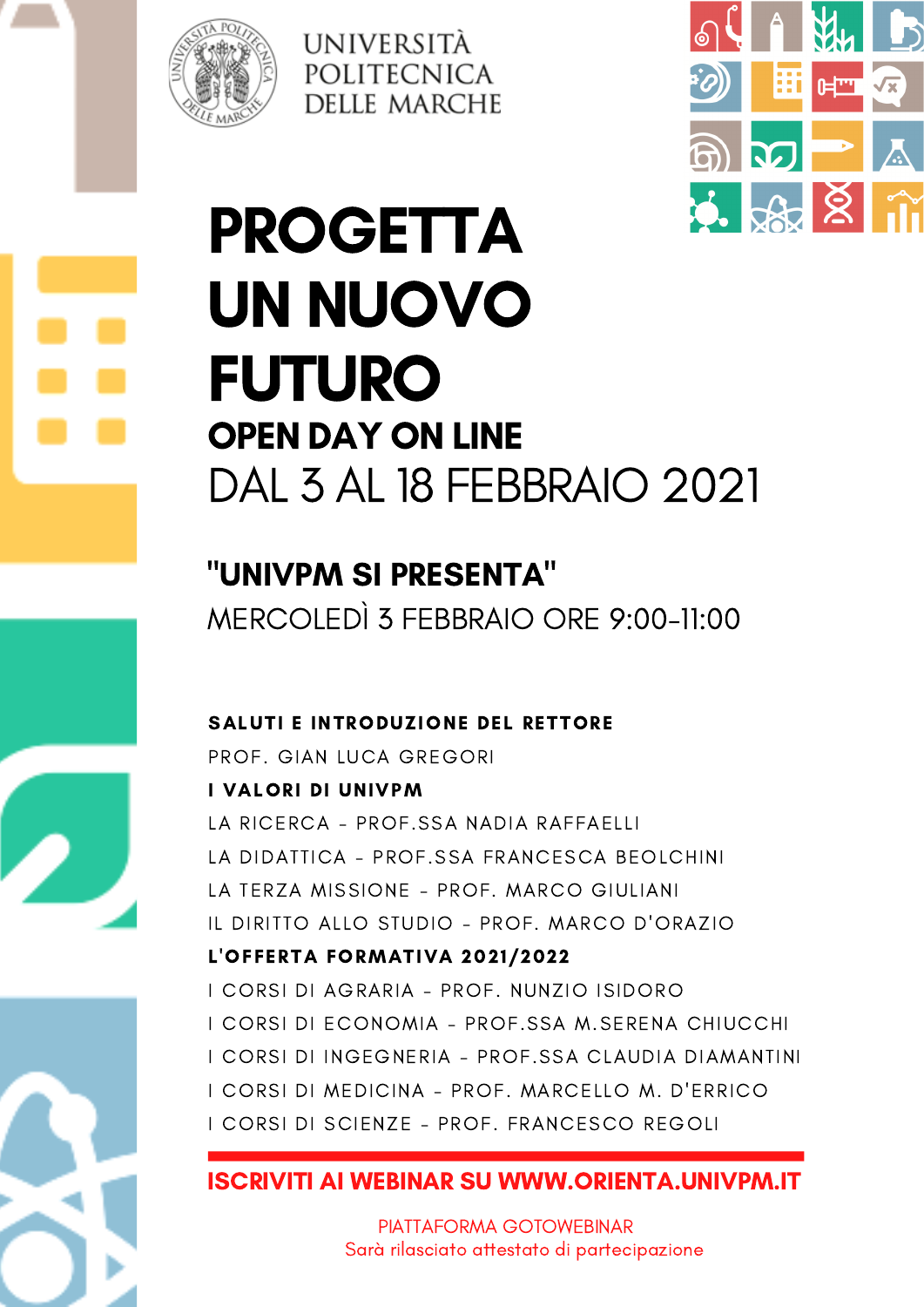### PROGRAMMA

# AGRARIA

#### 3 FEBBRAIO 2021

SCIENZE E TECNOLOGIE AGRARIE ORE 14:00-15:00 SCIENZE E TECNOLOGIE ALIMENTARI ORE 16:00-17:00

### 4 FEBBRAIO 2021

SCIENZE FORESTALI E AMBIENTALI ORE 10:00-11:00

#### 5 FEBBRAIO 2021

NEW! SISTEMI AGRICOLI INNOVATIVI (AP) ORE 15:00-16:00

# ECONOMIA

#### 4 FEBBRAIO 2021

ECONOMIA AZIENDALE (S. BENEDETTO DEL T.) ORE 12:00-13:00 ECONOMIA E COMMERCIO ORE 15:00-16:00

## INGEGNERIA

### 5 FEBBRAIO 2021

TECNICHE DELLA COSTRUZIONE E GESTIONE DEL TERRITORIO ORE 10:00-11:00 INGEGNERIA EDILE-ARCHITETTURA (5 ANNI) ORE 12:00-13:00

#### 1:00 PM 8 FEBBRAIO 2021

INGEGNERIA BIOMEDICA ORE 12:00-13:00 INGEGNERIA MECCANICA ORE 15:00-16:00 SISTEMI INDUSTRIALI E DELL'INFORMAZIONE (PS) ORE 10:00-11:00

#### 9 FEBBRAIO 2021

3:00 PM INGEGNERIA ELETTRONICA ORE 15:00- 16:00 INGEGNERIA CIVILE E AMBIENTALE ORE 10:00-11:00 INGEGNERIA EDILE ORE 12:00-13:00

#### BLOGGION CONTROLLATION AND PHOTO DEMONSTRATION 10 FEBBRAIO 2021

INGEGNERIA GESTIONALE (FERMO) ORE **10:00-11:00**<br>FORMATION E RELLIAUTOMAZIONE ORE **12.00.17.00** INGEGNERIA INFORMATICA E DELL'AUTOMAZIONE ORE 12:00-13:00

10 FEBBRAIO ORE 15:00-16:00

INFO SU TASSE, IMMATRICOLAZIONI SERVIZI AGLI STUDENTI, ERASMUS